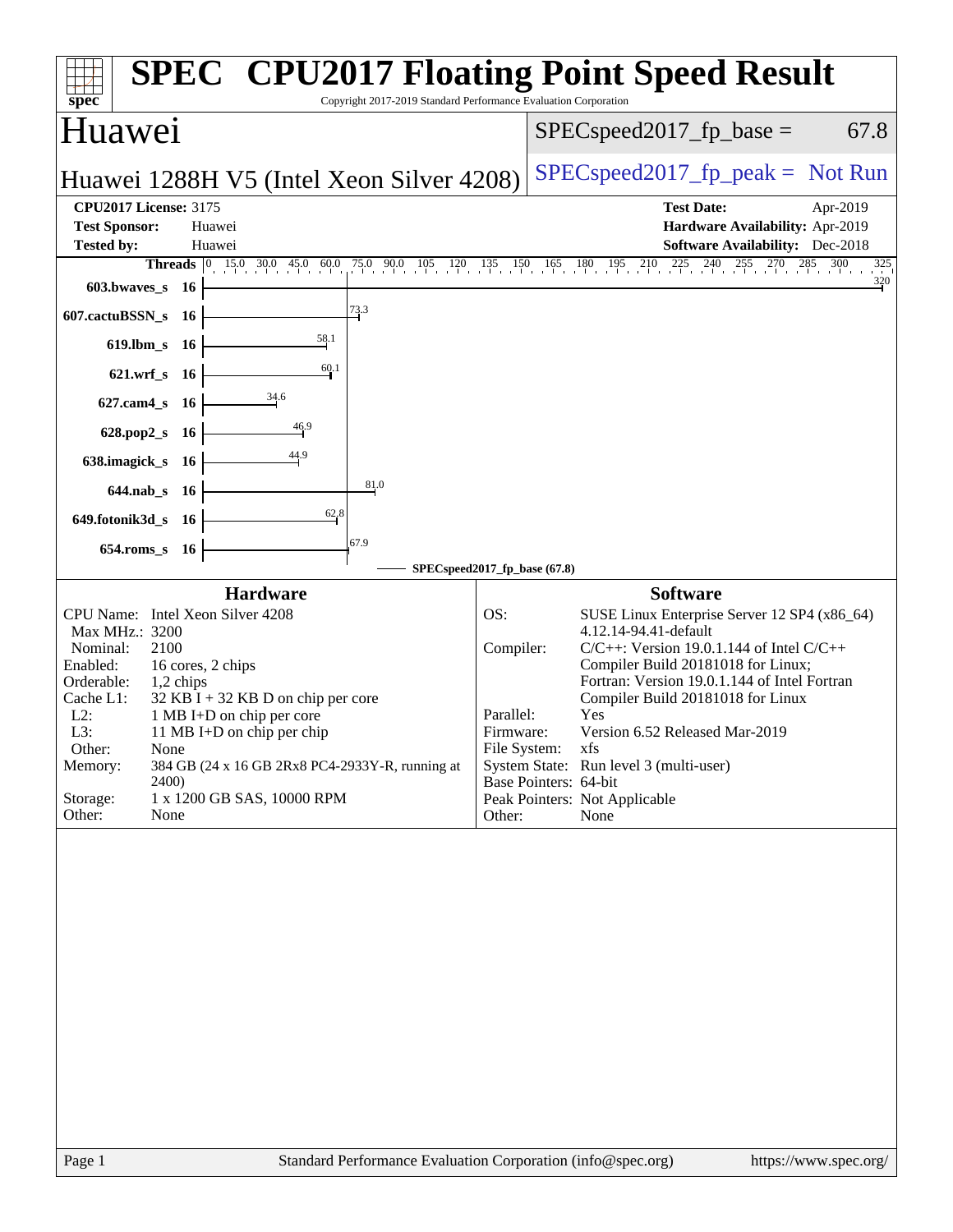#### **[spec](http://www.spec.org/) [SPEC CPU2017 Floating Point Speed Result](http://www.spec.org/auto/cpu2017/Docs/result-fields.html#SPECCPU2017FloatingPointSpeedResult)** Copyright 2017-2019 Standard Performance Evaluation Corporation Huawei Huawei 1288H V5 (Intel Xeon Silver 4208) SPECspeed 2017\_fp\_peak = Not Run  $SPEC speed2017_fp\_base = 67.8$ **[CPU2017 License:](http://www.spec.org/auto/cpu2017/Docs/result-fields.html#CPU2017License)** 3175 **[Test Date:](http://www.spec.org/auto/cpu2017/Docs/result-fields.html#TestDate)** Apr-2019 **[Test Sponsor:](http://www.spec.org/auto/cpu2017/Docs/result-fields.html#TestSponsor)** Huawei **[Hardware Availability:](http://www.spec.org/auto/cpu2017/Docs/result-fields.html#HardwareAvailability)** Apr-2019 **[Tested by:](http://www.spec.org/auto/cpu2017/Docs/result-fields.html#Testedby)** Huawei **[Software Availability:](http://www.spec.org/auto/cpu2017/Docs/result-fields.html#SoftwareAvailability)** Dec-2018 **[Results Table](http://www.spec.org/auto/cpu2017/Docs/result-fields.html#ResultsTable) [Benchmark](http://www.spec.org/auto/cpu2017/Docs/result-fields.html#Benchmark) [Threads](http://www.spec.org/auto/cpu2017/Docs/result-fields.html#Threads) [Seconds](http://www.spec.org/auto/cpu2017/Docs/result-fields.html#Seconds) [Ratio](http://www.spec.org/auto/cpu2017/Docs/result-fields.html#Ratio) [Seconds](http://www.spec.org/auto/cpu2017/Docs/result-fields.html#Seconds) [Ratio](http://www.spec.org/auto/cpu2017/Docs/result-fields.html#Ratio) [Seconds](http://www.spec.org/auto/cpu2017/Docs/result-fields.html#Seconds) [Ratio](http://www.spec.org/auto/cpu2017/Docs/result-fields.html#Ratio) Base [Threads](http://www.spec.org/auto/cpu2017/Docs/result-fields.html#Threads) [Seconds](http://www.spec.org/auto/cpu2017/Docs/result-fields.html#Seconds) [Ratio](http://www.spec.org/auto/cpu2017/Docs/result-fields.html#Ratio) [Seconds](http://www.spec.org/auto/cpu2017/Docs/result-fields.html#Seconds) [Ratio](http://www.spec.org/auto/cpu2017/Docs/result-fields.html#Ratio) [Seconds](http://www.spec.org/auto/cpu2017/Docs/result-fields.html#Seconds) [Ratio](http://www.spec.org/auto/cpu2017/Docs/result-fields.html#Ratio) Peak** [603.bwaves\\_s](http://www.spec.org/auto/cpu2017/Docs/benchmarks/603.bwaves_s.html) 16 184 320 **[184](http://www.spec.org/auto/cpu2017/Docs/result-fields.html#Median) [320](http://www.spec.org/auto/cpu2017/Docs/result-fields.html#Median)** 185 320 [607.cactuBSSN\\_s](http://www.spec.org/auto/cpu2017/Docs/benchmarks/607.cactuBSSN_s.html) 16 228 73.3 226 73.6 **[227](http://www.spec.org/auto/cpu2017/Docs/result-fields.html#Median) [73.3](http://www.spec.org/auto/cpu2017/Docs/result-fields.html#Median)** [619.lbm\\_s](http://www.spec.org/auto/cpu2017/Docs/benchmarks/619.lbm_s.html) 16 90.2 58.1 **[90.2](http://www.spec.org/auto/cpu2017/Docs/result-fields.html#Median) [58.1](http://www.spec.org/auto/cpu2017/Docs/result-fields.html#Median)** 90.0 58.2 [621.wrf\\_s](http://www.spec.org/auto/cpu2017/Docs/benchmarks/621.wrf_s.html) 16 **[220](http://www.spec.org/auto/cpu2017/Docs/result-fields.html#Median) [60.1](http://www.spec.org/auto/cpu2017/Docs/result-fields.html#Median)** 222 59.6 219 60.5 [627.cam4\\_s](http://www.spec.org/auto/cpu2017/Docs/benchmarks/627.cam4_s.html) 16 **[257](http://www.spec.org/auto/cpu2017/Docs/result-fields.html#Median) [34.6](http://www.spec.org/auto/cpu2017/Docs/result-fields.html#Median)** 256 34.6 258 34.4 [628.pop2\\_s](http://www.spec.org/auto/cpu2017/Docs/benchmarks/628.pop2_s.html) 16 253 46.9 **[253](http://www.spec.org/auto/cpu2017/Docs/result-fields.html#Median) [46.9](http://www.spec.org/auto/cpu2017/Docs/result-fields.html#Median)** 252 47.1 [638.imagick\\_s](http://www.spec.org/auto/cpu2017/Docs/benchmarks/638.imagick_s.html) 16 322 44.8 **[322](http://www.spec.org/auto/cpu2017/Docs/result-fields.html#Median) [44.9](http://www.spec.org/auto/cpu2017/Docs/result-fields.html#Median)** 321 44.9 [644.nab\\_s](http://www.spec.org/auto/cpu2017/Docs/benchmarks/644.nab_s.html) 16 216 81.0 216 81.0 **[216](http://www.spec.org/auto/cpu2017/Docs/result-fields.html#Median) [81.0](http://www.spec.org/auto/cpu2017/Docs/result-fields.html#Median)** [649.fotonik3d\\_s](http://www.spec.org/auto/cpu2017/Docs/benchmarks/649.fotonik3d_s.html) 16 **[145](http://www.spec.org/auto/cpu2017/Docs/result-fields.html#Median) [62.8](http://www.spec.org/auto/cpu2017/Docs/result-fields.html#Median)** 145 63.1 146 62.6 [654.roms\\_s](http://www.spec.org/auto/cpu2017/Docs/benchmarks/654.roms_s.html) 16 232 67.9 229 68.7 **[232](http://www.spec.org/auto/cpu2017/Docs/result-fields.html#Median) [67.9](http://www.spec.org/auto/cpu2017/Docs/result-fields.html#Median) [SPECspeed2017\\_fp\\_base =](http://www.spec.org/auto/cpu2017/Docs/result-fields.html#SPECspeed2017fpbase) 67.8 [SPECspeed2017\\_fp\\_peak =](http://www.spec.org/auto/cpu2017/Docs/result-fields.html#SPECspeed2017fppeak) Not Run** Results appear in the [order in which they were run.](http://www.spec.org/auto/cpu2017/Docs/result-fields.html#RunOrder) Bold underlined text [indicates a median measurement](http://www.spec.org/auto/cpu2017/Docs/result-fields.html#Median). **[Operating System Notes](http://www.spec.org/auto/cpu2017/Docs/result-fields.html#OperatingSystemNotes)** Stack size set to unlimited using "ulimit -s unlimited"

## **[General Notes](http://www.spec.org/auto/cpu2017/Docs/result-fields.html#GeneralNotes)**

Environment variables set by runcpu before the start of the run: KMP\_AFFINITY = "granularity=fine,compact" LD\_LIBRARY\_PATH = "/spec2017/lib/ia32:/spec2017/lib/intel64" OMP\_STACKSIZE = "192M"

 Binaries compiled on a system with 1x Intel Core i9-7900X CPU + 32GB RAM memory using Redhat Enterprise Linux 7.5 Transparent Huge Pages enabled by default Prior to runcpu invocation Filesystem page cache synced and cleared with: sync; echo 3> /proc/sys/vm/drop\_caches Yes: The test sponsor attests, as of date of publication, that CVE-2017-5754 (Meltdown) is mitigated in the system as tested and documented. Yes: The test sponsor attests, as of date of publication, that CVE-2017-5753 (Spectre variant 1) is mitigated in the system as tested and documented. Yes: The test sponsor attests, as of date of publication, that CVE-2017-5715 (Spectre variant 2) is mitigated in the system as tested and documented.

## **[Platform Notes](http://www.spec.org/auto/cpu2017/Docs/result-fields.html#PlatformNotes)**

 BIOS configuration: Power Policy Set to Load Balance Hyper-Threading Set to Disable

**(Continued on next page)**

Page 2 Standard Performance Evaluation Corporation [\(info@spec.org\)](mailto:info@spec.org) <https://www.spec.org/>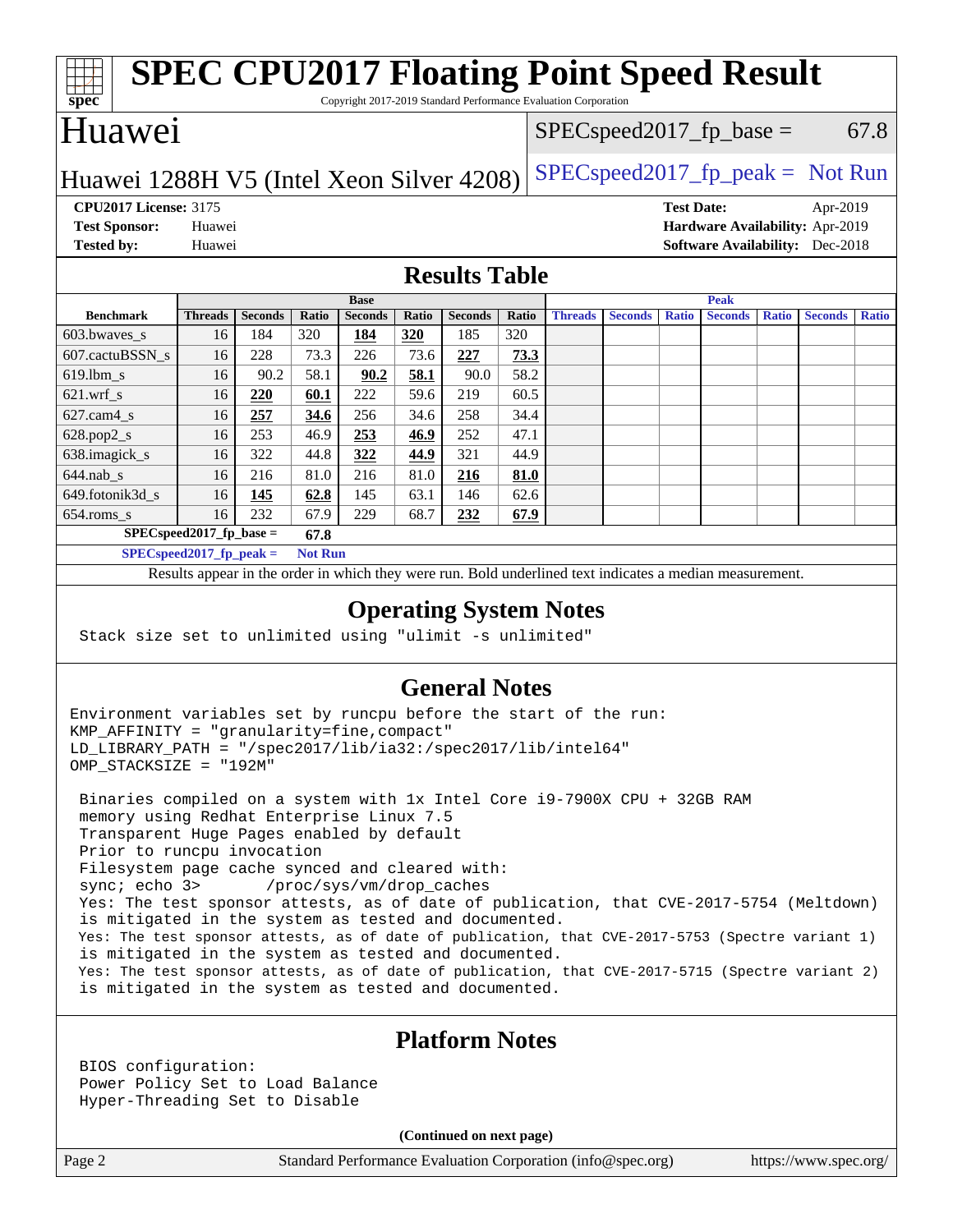| Huawei<br>$SPEC speed2017_fp\_base =$<br>Huawei 1288H V5 (Intel Xeon Silver 4208)<br><b>CPU2017 License: 3175</b><br><b>Test Date:</b><br>Apr-2019<br><b>Test Sponsor:</b><br>Huawei<br>Hardware Availability: Apr-2019<br><b>Software Availability:</b> Dec-2018<br><b>Tested by:</b><br>Huawei<br><b>Platform Notes (Continued)</b><br>XPT Prefetch Set to Enabled<br>Sysinfo program /spec2017/bin/sysinfo<br>Rev: r5974 of 2018-05-19 9bcde8f2999c33d61f64985e45859ea9<br>running on sles12sp4 Mon Apr 8 08:54:14 2019<br>SUT (System Under Test) info as seen by some common utilities.<br>For more information on this section, see<br>https://www.spec.org/cpu2017/Docs/config.html#sysinfo<br>From /proc/cpuinfo<br>model name: $Intel(R)$ Xeon(R) Silver 4208 CPU @ 2.10GHz<br>"physical id"s (chips)<br>2<br>16 "processors"<br>cores, siblings (Caution: counting these is hw and system dependent. The following<br>excerpts from /proc/cpuinfo might not be reliable. Use with caution.)<br>cpu cores : 8<br>siblings : 8<br>physical 0: cores 0 1 2 3 4 5 6 7<br>physical 1: cores 0 1 2 3 4 5 6 7<br>From lscpu:<br>Architecture:<br>x86 64<br>32-bit, 64-bit<br>$CPU$ op-mode( $s$ ):<br>Little Endian<br>Byte Order:<br>CPU(s):<br>16<br>On-line $CPU(s)$ list:<br>$0 - 15$<br>$Thread(s)$ per core:<br>$\overline{1}$<br>Core(s) per socket:<br>8<br>Socket(s):<br>2<br>2<br>NUMA $node(s):$<br>Vendor ID:<br>GenuineIntel<br>CPU family:<br>6<br>Model:<br>85<br>Model name:<br>$Intel(R) Xeon(R) Silver 4208 CPU @ 2.10GHz$<br>6<br>Stepping:<br>CPU MHz:<br>2100.000<br>CPU max MHz:<br>3200.0000<br>CPU min MHz:<br>800.0000<br>BogoMIPS:<br>4200.00<br>Virtualization:<br>$VT - x$<br>L1d cache:<br>32K | spec              | <b>SPEC CPU2017 Floating Point Speed Result</b><br>Copyright 2017-2019 Standard Performance Evaluation Corporation |
|--------------------------------------------------------------------------------------------------------------------------------------------------------------------------------------------------------------------------------------------------------------------------------------------------------------------------------------------------------------------------------------------------------------------------------------------------------------------------------------------------------------------------------------------------------------------------------------------------------------------------------------------------------------------------------------------------------------------------------------------------------------------------------------------------------------------------------------------------------------------------------------------------------------------------------------------------------------------------------------------------------------------------------------------------------------------------------------------------------------------------------------------------------------------------------------------------------------------------------------------------------------------------------------------------------------------------------------------------------------------------------------------------------------------------------------------------------------------------------------------------------------------------------------------------------------------------------------------------------------------------------------------------------------------------------------------------------------------------------|-------------------|--------------------------------------------------------------------------------------------------------------------|
|                                                                                                                                                                                                                                                                                                                                                                                                                                                                                                                                                                                                                                                                                                                                                                                                                                                                                                                                                                                                                                                                                                                                                                                                                                                                                                                                                                                                                                                                                                                                                                                                                                                                                                                                |                   | 67.8                                                                                                               |
|                                                                                                                                                                                                                                                                                                                                                                                                                                                                                                                                                                                                                                                                                                                                                                                                                                                                                                                                                                                                                                                                                                                                                                                                                                                                                                                                                                                                                                                                                                                                                                                                                                                                                                                                |                   | $SPEC speed2017fp peak = Not Run$                                                                                  |
|                                                                                                                                                                                                                                                                                                                                                                                                                                                                                                                                                                                                                                                                                                                                                                                                                                                                                                                                                                                                                                                                                                                                                                                                                                                                                                                                                                                                                                                                                                                                                                                                                                                                                                                                |                   |                                                                                                                    |
|                                                                                                                                                                                                                                                                                                                                                                                                                                                                                                                                                                                                                                                                                                                                                                                                                                                                                                                                                                                                                                                                                                                                                                                                                                                                                                                                                                                                                                                                                                                                                                                                                                                                                                                                |                   |                                                                                                                    |
|                                                                                                                                                                                                                                                                                                                                                                                                                                                                                                                                                                                                                                                                                                                                                                                                                                                                                                                                                                                                                                                                                                                                                                                                                                                                                                                                                                                                                                                                                                                                                                                                                                                                                                                                |                   |                                                                                                                    |
| L2 cache:<br>1024K<br>L3 cache:<br>11264K<br>NUMA node0 CPU(s):<br>$0 - 7$<br>$8 - 15$<br>NUMA nodel CPU(s):<br>Flags:<br>fpu vme de pse tsc msr pae mce cx8 apic sep mtrr pge mca cmov<br>(Continued on next page)                                                                                                                                                                                                                                                                                                                                                                                                                                                                                                                                                                                                                                                                                                                                                                                                                                                                                                                                                                                                                                                                                                                                                                                                                                                                                                                                                                                                                                                                                                            | Lli cache:<br>32K |                                                                                                                    |
| Page 3<br>Standard Performance Evaluation Corporation (info@spec.org)                                                                                                                                                                                                                                                                                                                                                                                                                                                                                                                                                                                                                                                                                                                                                                                                                                                                                                                                                                                                                                                                                                                                                                                                                                                                                                                                                                                                                                                                                                                                                                                                                                                          |                   | https://www.spec.org/                                                                                              |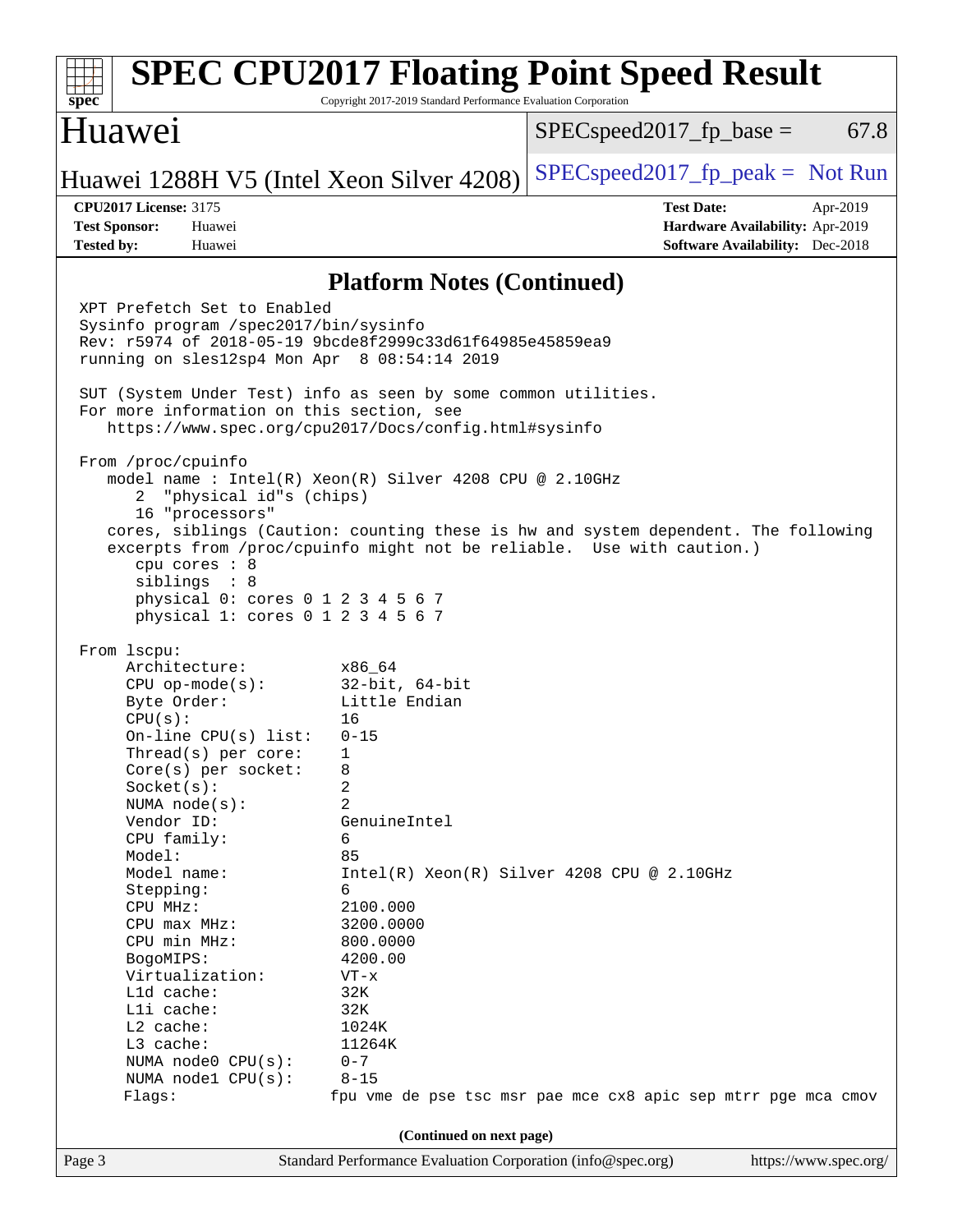| <b>SPEC CPU2017 Floating Point Speed Result</b><br>Copyright 2017-2019 Standard Performance Evaluation Corporation<br>spec <sup>®</sup>                                                                                                                                                                                                                                                                                                                                                                                                                                                                                                                                                                                                                                                                                                                                                                                                                                                                                                                                                                                                                                                                                                                                                                                                                                                                                                                                                                                                                                                                                                                                                                                                                                                                                                                          |                                                                                                            |
|------------------------------------------------------------------------------------------------------------------------------------------------------------------------------------------------------------------------------------------------------------------------------------------------------------------------------------------------------------------------------------------------------------------------------------------------------------------------------------------------------------------------------------------------------------------------------------------------------------------------------------------------------------------------------------------------------------------------------------------------------------------------------------------------------------------------------------------------------------------------------------------------------------------------------------------------------------------------------------------------------------------------------------------------------------------------------------------------------------------------------------------------------------------------------------------------------------------------------------------------------------------------------------------------------------------------------------------------------------------------------------------------------------------------------------------------------------------------------------------------------------------------------------------------------------------------------------------------------------------------------------------------------------------------------------------------------------------------------------------------------------------------------------------------------------------------------------------------------------------|------------------------------------------------------------------------------------------------------------|
| Huawei                                                                                                                                                                                                                                                                                                                                                                                                                                                                                                                                                                                                                                                                                                                                                                                                                                                                                                                                                                                                                                                                                                                                                                                                                                                                                                                                                                                                                                                                                                                                                                                                                                                                                                                                                                                                                                                           | 67.8<br>$SPEC speed2017_fp\_base =$                                                                        |
| Huawei 1288H V5 (Intel Xeon Silver 4208)                                                                                                                                                                                                                                                                                                                                                                                                                                                                                                                                                                                                                                                                                                                                                                                                                                                                                                                                                                                                                                                                                                                                                                                                                                                                                                                                                                                                                                                                                                                                                                                                                                                                                                                                                                                                                         | $SPEC speed2017_fp\_peak = Not Run$                                                                        |
| <b>CPU2017 License: 3175</b><br><b>Test Sponsor:</b><br>Huawei<br><b>Tested by:</b><br>Huawei                                                                                                                                                                                                                                                                                                                                                                                                                                                                                                                                                                                                                                                                                                                                                                                                                                                                                                                                                                                                                                                                                                                                                                                                                                                                                                                                                                                                                                                                                                                                                                                                                                                                                                                                                                    | <b>Test Date:</b><br>Apr-2019<br>Hardware Availability: Apr-2019<br><b>Software Availability:</b> Dec-2018 |
| <b>Platform Notes (Continued)</b>                                                                                                                                                                                                                                                                                                                                                                                                                                                                                                                                                                                                                                                                                                                                                                                                                                                                                                                                                                                                                                                                                                                                                                                                                                                                                                                                                                                                                                                                                                                                                                                                                                                                                                                                                                                                                                |                                                                                                            |
| pat pse36 clflush dts acpi mmx fxsr sse sse2 ss ht tm pbe syscall nx pdpelgb rdtscp<br>lm constant_tsc art arch_perfmon pebs bts rep_good nopl xtopology nonstop_tsc cpuid<br>aperfmperf pni pclmulqdq dtes64 monitor ds_cpl vmx smx est tm2 ssse3 sdbg fma cx16<br>xtpr pdcm pcid dca sse4_1 sse4_2 x2apic movbe popcnt tsc_deadline_timer aes xsave<br>avx f16c rdrand lahf_lm abm 3dnowprefetch cpuid_fault epb cat_13 cdp_13<br>invpcid_single ssbd mba ibrs ibpb stibp tpr_shadow vnmi flexpriority ept vpid<br>fsgsbase tsc_adjust bmil hle avx2 smep bmi2 erms invpcid rtm cqm mpx rdt_a avx512f<br>avx512dq rdseed adx smap clflushopt clwb intel_pt avx512cd avx512bw avx512vl<br>xsaveopt xsavec xgetbvl xsaves cqm_llc cqm_occup_llc cqm_mbm_total cqm_mbm_local<br>dtherm ida arat pln pts pku ospke avx512_vnni flush_lld arch_capabilities<br>/proc/cpuinfo cache data<br>cache size : 11264 KB<br>From numactl --hardware WARNING: a numactl 'node' might or might not correspond to a<br>physical chip.<br>$available: 2 nodes (0-1)$<br>node 0 cpus: 0 1 2 3 4 5 6 7<br>node 0 size: 191906 MB<br>node 0 free: 190947 MB<br>node 1 cpus: 8 9 10 11 12 13 14 15<br>node 1 size: 193281 MB<br>node 1 free: 192432 MB<br>node distances:<br>node<br>0<br>1<br>0 :<br>10<br>21<br>1: 21 10<br>From /proc/meminfo<br>MemTotal:<br>394432276 kB<br>HugePages_Total:<br>$\Omega$<br>Hugepagesize:<br>2048 kB<br>From /etc/*release* /etc/*version*<br>SuSE-release:<br>SUSE Linux Enterprise Server 12 (x86_64)<br>$VERSION = 12$<br>PATCHLEVEL = $4$<br># This file is deprecated and will be removed in a future service pack or release.<br># Please check /etc/os-release for details about this release.<br>os-release:<br>NAME="SLES"<br>VERSION="12-SP4"<br>VERSION_ID="12.4"<br>PRETTY_NAME="SUSE Linux Enterprise Server 12 SP4"<br>ID="sles" |                                                                                                            |
| $ANSI$ _COLOR=" $0:32$ "                                                                                                                                                                                                                                                                                                                                                                                                                                                                                                                                                                                                                                                                                                                                                                                                                                                                                                                                                                                                                                                                                                                                                                                                                                                                                                                                                                                                                                                                                                                                                                                                                                                                                                                                                                                                                                         |                                                                                                            |
| (Continued on next page)                                                                                                                                                                                                                                                                                                                                                                                                                                                                                                                                                                                                                                                                                                                                                                                                                                                                                                                                                                                                                                                                                                                                                                                                                                                                                                                                                                                                                                                                                                                                                                                                                                                                                                                                                                                                                                         | $\ldots$                                                                                                   |

Page 4 Standard Performance Evaluation Corporation [\(info@spec.org\)](mailto:info@spec.org) <https://www.spec.org/>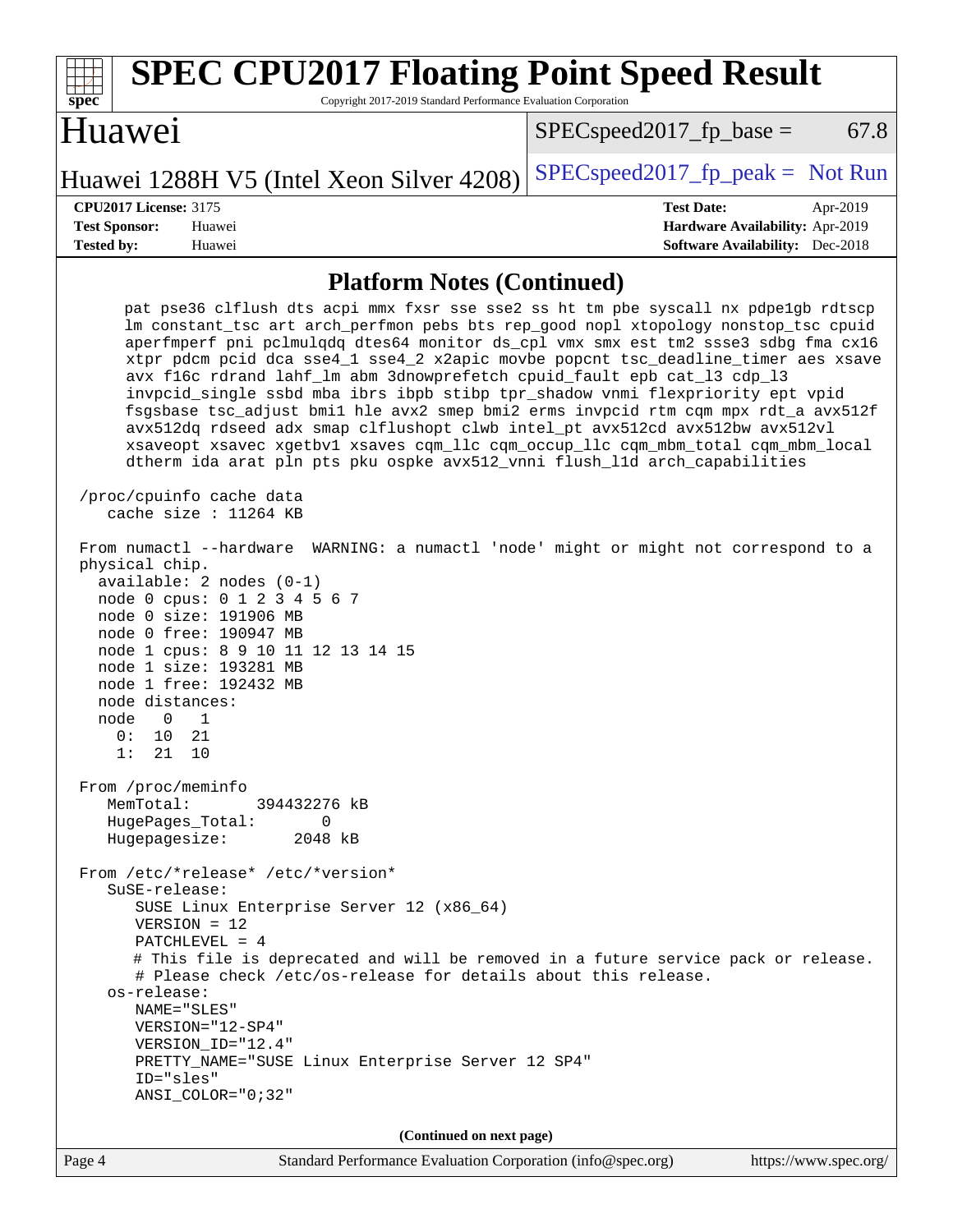| <b>SPEC CPU2017 Floating Point Speed Result</b><br>Spec<br>Copyright 2017-2019 Standard Performance Evaluation Corporation                                                                                                                                                                                                                                                                     |                                                                                                            |  |  |
|------------------------------------------------------------------------------------------------------------------------------------------------------------------------------------------------------------------------------------------------------------------------------------------------------------------------------------------------------------------------------------------------|------------------------------------------------------------------------------------------------------------|--|--|
| Huawei                                                                                                                                                                                                                                                                                                                                                                                         | $SPEC speed2017_fp\_base =$<br>67.8                                                                        |  |  |
| Huawei 1288H V5 (Intel Xeon Silver 4208)                                                                                                                                                                                                                                                                                                                                                       | $SPEC speed2017fr peak = Not Run$                                                                          |  |  |
| <b>CPU2017 License: 3175</b><br><b>Test Sponsor:</b><br>Huawei<br><b>Tested by:</b><br>Huawei                                                                                                                                                                                                                                                                                                  | <b>Test Date:</b><br>Apr-2019<br>Hardware Availability: Apr-2019<br><b>Software Availability:</b> Dec-2018 |  |  |
| <b>Platform Notes (Continued)</b>                                                                                                                                                                                                                                                                                                                                                              |                                                                                                            |  |  |
| $CPE\_NAME = "cpe://o:suse: sles:12:sp4"$                                                                                                                                                                                                                                                                                                                                                      |                                                                                                            |  |  |
| uname $-a$ :<br>Linux sles12sp4 4.12.14-94.41-default #1 SMP Wed Oct 31 12:25:04 UTC 2018 (3090901)<br>x86_64 x86_64 x86_64 GNU/Linux                                                                                                                                                                                                                                                          |                                                                                                            |  |  |
| Kernel self-reported vulnerability status:                                                                                                                                                                                                                                                                                                                                                     |                                                                                                            |  |  |
| CVE-2017-5754 (Meltdown):<br>Not affected<br>CVE-2017-5753 (Spectre variant 1): Mitigation: __user pointer sanitization<br>CVE-2017-5715 (Spectre variant 2): Mitigation: Indirect Branch Restricted Speculation,<br>IBPB, IBRS FW                                                                                                                                                             |                                                                                                            |  |  |
| run-level 3 Apr 8 05:57                                                                                                                                                                                                                                                                                                                                                                        |                                                                                                            |  |  |
| SPEC is set to: /spec2017<br>Size Used Avail Use% Mounted on<br>Filesystem<br>Type<br>/dev/sda3<br>xfs<br>700G<br>15G 686G<br>$3\frac{6}{9}$ /                                                                                                                                                                                                                                                 |                                                                                                            |  |  |
| Additional information from dmidecode follows. WARNING: Use caution when you interpret<br>this section. The 'dmidecode' program reads system data which is "intended to allow<br>hardware to be accurately determined", but the intent may not be met, as there are<br>frequent changes to hardware, firmware, and the "DMTF SMBIOS" standard.<br>BIOS INSYDE Corp. 6.52 03/16/2019<br>Memory: |                                                                                                            |  |  |
| 24x Samsung M393A2K43CB2-CVF 16 GB 2 rank 2933, configured at 2400                                                                                                                                                                                                                                                                                                                             |                                                                                                            |  |  |
| (End of data from sysinfo program)                                                                                                                                                                                                                                                                                                                                                             |                                                                                                            |  |  |
| <b>Compiler Version Notes</b>                                                                                                                                                                                                                                                                                                                                                                  |                                                                                                            |  |  |
| 619.1bm_s(base) 638.imagick_s(base) 644.nab_s(base)<br>CC.                                                                                                                                                                                                                                                                                                                                     | ------------------------                                                                                   |  |  |
| Intel(R) C Intel(R) 64 Compiler for applications running on Intel(R) 64,<br>Version 19.0.1.144 Build 20181018<br>Copyright (C) 1985-2018 Intel Corporation. All rights reserved.                                                                                                                                                                                                               |                                                                                                            |  |  |
| -------                                                                                                                                                                                                                                                                                                                                                                                        |                                                                                                            |  |  |
| FC 607.cactuBSSN_s(base)                                                                                                                                                                                                                                                                                                                                                                       |                                                                                                            |  |  |
| Intel(R) $C++$ Intel(R) 64 Compiler for applications running on Intel(R) 64,<br>Version 19.0.1.144 Build 20181018                                                                                                                                                                                                                                                                              |                                                                                                            |  |  |
| Copyright (C) 1985-2018 Intel Corporation. All rights reserved.<br>Intel(R) C Intel(R) 64 Compiler for applications running on Intel(R) 64,                                                                                                                                                                                                                                                    |                                                                                                            |  |  |
| (Continued on next page)                                                                                                                                                                                                                                                                                                                                                                       |                                                                                                            |  |  |
| Page 5<br>Standard Performance Evaluation Corporation (info@spec.org)                                                                                                                                                                                                                                                                                                                          | https://www.spec.org/                                                                                      |  |  |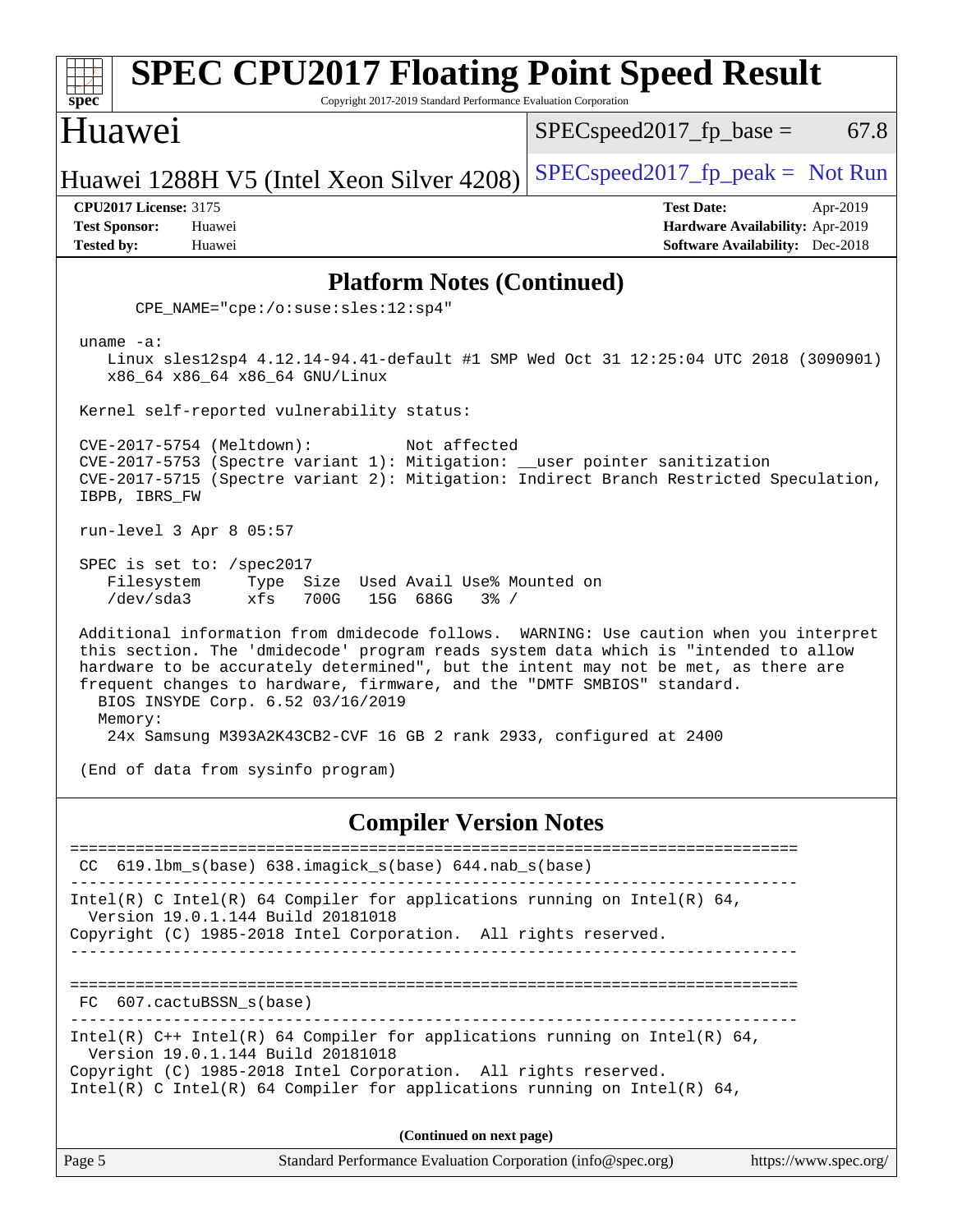| <b>SPEC CPU2017 Floating Point Speed Result</b><br>Copyright 2017-2019 Standard Performance Evaluation Corporation<br>spec <sup>®</sup>                                                                                                                                                                                                                                                                                                                                                                                                                                                                   |                                                                                                            |
|-----------------------------------------------------------------------------------------------------------------------------------------------------------------------------------------------------------------------------------------------------------------------------------------------------------------------------------------------------------------------------------------------------------------------------------------------------------------------------------------------------------------------------------------------------------------------------------------------------------|------------------------------------------------------------------------------------------------------------|
| Huawei                                                                                                                                                                                                                                                                                                                                                                                                                                                                                                                                                                                                    | 67.8<br>$SPEC speed2017$ fp base =                                                                         |
| Huawei 1288H V5 (Intel Xeon Silver 4208)                                                                                                                                                                                                                                                                                                                                                                                                                                                                                                                                                                  | $SPEC speed2017fr peak = Not Run$                                                                          |
| <b>CPU2017 License: 3175</b><br><b>Test Sponsor:</b><br>Huawei<br><b>Tested by:</b><br>Huawei                                                                                                                                                                                                                                                                                                                                                                                                                                                                                                             | <b>Test Date:</b><br>Apr-2019<br>Hardware Availability: Apr-2019<br><b>Software Availability:</b> Dec-2018 |
| <b>Compiler Version Notes (Continued)</b><br>Version 19.0.1.144 Build 20181018<br>Copyright (C) 1985-2018 Intel Corporation. All rights reserved.<br>$Intel(R)$ Fortran Intel(R) 64 Compiler for applications running on Intel(R)<br>64, Version 19.0.1.144 Build 20181018<br>Copyright (C) 1985-2018 Intel Corporation. All rights reserved.<br>FC 603.bwaves_s(base) 649.fotonik3d_s(base) 654.roms_s(base)<br>$Intel(R)$ Fortran Intel(R) 64 Compiler for applications running on Intel(R)<br>64, Version 19.0.1.144 Build 20181018<br>Copyright (C) 1985-2018 Intel Corporation. All rights reserved. |                                                                                                            |
| $CC$ 621.wrf_s(base) 627.cam4_s(base) 628.pop2_s(base)<br>$Intel(R)$ Fortran Intel(R) 64 Compiler for applications running on Intel(R)<br>64, Version 19.0.1.144 Build 20181018<br>Copyright (C) 1985-2018 Intel Corporation. All rights reserved.<br>Intel(R) C Intel(R) 64 Compiler for applications running on Intel(R) 64,<br>Version 19.0.1.144 Build 20181018<br>Copyright (C) 1985-2018 Intel Corporation. All rights reserved.<br>__________________________________                                                                                                                              |                                                                                                            |

# **[Base Compiler Invocation](http://www.spec.org/auto/cpu2017/Docs/result-fields.html#BaseCompilerInvocation)**

[C benchmarks](http://www.spec.org/auto/cpu2017/Docs/result-fields.html#Cbenchmarks): [icc -m64 -std=c11](http://www.spec.org/cpu2017/results/res2019q2/cpu2017-20190428-12567.flags.html#user_CCbase_intel_icc_64bit_c11_33ee0cdaae7deeeab2a9725423ba97205ce30f63b9926c2519791662299b76a0318f32ddfffdc46587804de3178b4f9328c46fa7c2b0cd779d7a61945c91cd35)

[Fortran benchmarks](http://www.spec.org/auto/cpu2017/Docs/result-fields.html#Fortranbenchmarks): [ifort -m64](http://www.spec.org/cpu2017/results/res2019q2/cpu2017-20190428-12567.flags.html#user_FCbase_intel_ifort_64bit_24f2bb282fbaeffd6157abe4f878425411749daecae9a33200eee2bee2fe76f3b89351d69a8130dd5949958ce389cf37ff59a95e7a40d588e8d3a57e0c3fd751)

[Benchmarks using both Fortran and C](http://www.spec.org/auto/cpu2017/Docs/result-fields.html#BenchmarksusingbothFortranandC): [ifort -m64](http://www.spec.org/cpu2017/results/res2019q2/cpu2017-20190428-12567.flags.html#user_CC_FCbase_intel_ifort_64bit_24f2bb282fbaeffd6157abe4f878425411749daecae9a33200eee2bee2fe76f3b89351d69a8130dd5949958ce389cf37ff59a95e7a40d588e8d3a57e0c3fd751) [icc -m64 -std=c11](http://www.spec.org/cpu2017/results/res2019q2/cpu2017-20190428-12567.flags.html#user_CC_FCbase_intel_icc_64bit_c11_33ee0cdaae7deeeab2a9725423ba97205ce30f63b9926c2519791662299b76a0318f32ddfffdc46587804de3178b4f9328c46fa7c2b0cd779d7a61945c91cd35)

[Benchmarks using Fortran, C, and C++:](http://www.spec.org/auto/cpu2017/Docs/result-fields.html#BenchmarksusingFortranCandCXX) [icpc -m64](http://www.spec.org/cpu2017/results/res2019q2/cpu2017-20190428-12567.flags.html#user_CC_CXX_FCbase_intel_icpc_64bit_4ecb2543ae3f1412ef961e0650ca070fec7b7afdcd6ed48761b84423119d1bf6bdf5cad15b44d48e7256388bc77273b966e5eb805aefd121eb22e9299b2ec9d9) [icc -m64 -std=c11](http://www.spec.org/cpu2017/results/res2019q2/cpu2017-20190428-12567.flags.html#user_CC_CXX_FCbase_intel_icc_64bit_c11_33ee0cdaae7deeeab2a9725423ba97205ce30f63b9926c2519791662299b76a0318f32ddfffdc46587804de3178b4f9328c46fa7c2b0cd779d7a61945c91cd35) [ifort -m64](http://www.spec.org/cpu2017/results/res2019q2/cpu2017-20190428-12567.flags.html#user_CC_CXX_FCbase_intel_ifort_64bit_24f2bb282fbaeffd6157abe4f878425411749daecae9a33200eee2bee2fe76f3b89351d69a8130dd5949958ce389cf37ff59a95e7a40d588e8d3a57e0c3fd751)

## **[Base Portability Flags](http://www.spec.org/auto/cpu2017/Docs/result-fields.html#BasePortabilityFlags)**

603.bwaves\_s: [-DSPEC\\_LP64](http://www.spec.org/cpu2017/results/res2019q2/cpu2017-20190428-12567.flags.html#suite_basePORTABILITY603_bwaves_s_DSPEC_LP64)

**(Continued on next page)**

Page 6 Standard Performance Evaluation Corporation [\(info@spec.org\)](mailto:info@spec.org) <https://www.spec.org/>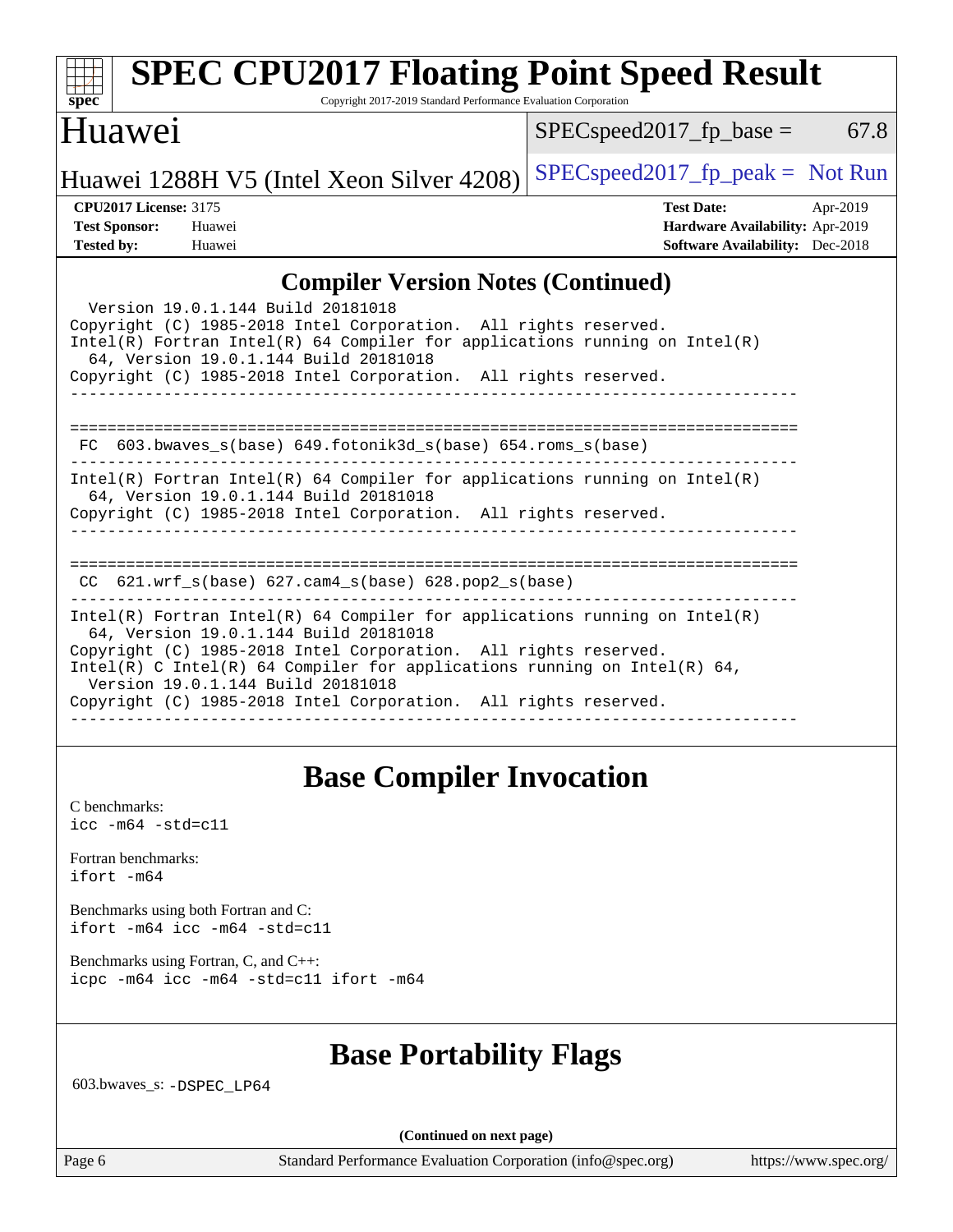### **[spec](http://www.spec.org/) [SPEC CPU2017 Floating Point Speed Result](http://www.spec.org/auto/cpu2017/Docs/result-fields.html#SPECCPU2017FloatingPointSpeedResult)** Copyright 2017-2019 Standard Performance Evaluation Corporation Huawei Huawei 1288H V5 (Intel Xeon Silver 4208) SPECspeed 2017\_fp\_peak = Not Run  $SPEC speed2017_fp\_base = 67.8$

**[CPU2017 License:](http://www.spec.org/auto/cpu2017/Docs/result-fields.html#CPU2017License)** 3175 **[Test Date:](http://www.spec.org/auto/cpu2017/Docs/result-fields.html#TestDate)** Apr-2019 **[Test Sponsor:](http://www.spec.org/auto/cpu2017/Docs/result-fields.html#TestSponsor)** Huawei **[Hardware Availability:](http://www.spec.org/auto/cpu2017/Docs/result-fields.html#HardwareAvailability)** Apr-2019 **[Tested by:](http://www.spec.org/auto/cpu2017/Docs/result-fields.html#Testedby)** Huawei **[Software Availability:](http://www.spec.org/auto/cpu2017/Docs/result-fields.html#SoftwareAvailability)** Dec-2018

# **[Base Portability Flags \(Continued\)](http://www.spec.org/auto/cpu2017/Docs/result-fields.html#BasePortabilityFlags)**

 607.cactuBSSN\_s: [-DSPEC\\_LP64](http://www.spec.org/cpu2017/results/res2019q2/cpu2017-20190428-12567.flags.html#suite_basePORTABILITY607_cactuBSSN_s_DSPEC_LP64) 619.lbm\_s: [-DSPEC\\_LP64](http://www.spec.org/cpu2017/results/res2019q2/cpu2017-20190428-12567.flags.html#suite_basePORTABILITY619_lbm_s_DSPEC_LP64) 621.wrf\_s: [-DSPEC\\_LP64](http://www.spec.org/cpu2017/results/res2019q2/cpu2017-20190428-12567.flags.html#suite_basePORTABILITY621_wrf_s_DSPEC_LP64) [-DSPEC\\_CASE\\_FLAG](http://www.spec.org/cpu2017/results/res2019q2/cpu2017-20190428-12567.flags.html#b621.wrf_s_baseCPORTABILITY_DSPEC_CASE_FLAG) [-convert big\\_endian](http://www.spec.org/cpu2017/results/res2019q2/cpu2017-20190428-12567.flags.html#user_baseFPORTABILITY621_wrf_s_convert_big_endian_c3194028bc08c63ac5d04de18c48ce6d347e4e562e8892b8bdbdc0214820426deb8554edfa529a3fb25a586e65a3d812c835984020483e7e73212c4d31a38223) 627.cam4\_s: [-DSPEC\\_LP64](http://www.spec.org/cpu2017/results/res2019q2/cpu2017-20190428-12567.flags.html#suite_basePORTABILITY627_cam4_s_DSPEC_LP64) [-DSPEC\\_CASE\\_FLAG](http://www.spec.org/cpu2017/results/res2019q2/cpu2017-20190428-12567.flags.html#b627.cam4_s_baseCPORTABILITY_DSPEC_CASE_FLAG) 628.pop2\_s: [-DSPEC\\_LP64](http://www.spec.org/cpu2017/results/res2019q2/cpu2017-20190428-12567.flags.html#suite_basePORTABILITY628_pop2_s_DSPEC_LP64) [-DSPEC\\_CASE\\_FLAG](http://www.spec.org/cpu2017/results/res2019q2/cpu2017-20190428-12567.flags.html#b628.pop2_s_baseCPORTABILITY_DSPEC_CASE_FLAG) [-convert big\\_endian](http://www.spec.org/cpu2017/results/res2019q2/cpu2017-20190428-12567.flags.html#user_baseFPORTABILITY628_pop2_s_convert_big_endian_c3194028bc08c63ac5d04de18c48ce6d347e4e562e8892b8bdbdc0214820426deb8554edfa529a3fb25a586e65a3d812c835984020483e7e73212c4d31a38223) [-assume byterecl](http://www.spec.org/cpu2017/results/res2019q2/cpu2017-20190428-12567.flags.html#user_baseFPORTABILITY628_pop2_s_assume_byterecl_7e47d18b9513cf18525430bbf0f2177aa9bf368bc7a059c09b2c06a34b53bd3447c950d3f8d6c70e3faf3a05c8557d66a5798b567902e8849adc142926523472) 638.imagick\_s: [-DSPEC\\_LP64](http://www.spec.org/cpu2017/results/res2019q2/cpu2017-20190428-12567.flags.html#suite_basePORTABILITY638_imagick_s_DSPEC_LP64) 644.nab\_s: [-DSPEC\\_LP64](http://www.spec.org/cpu2017/results/res2019q2/cpu2017-20190428-12567.flags.html#suite_basePORTABILITY644_nab_s_DSPEC_LP64) 649.fotonik3d\_s: [-DSPEC\\_LP64](http://www.spec.org/cpu2017/results/res2019q2/cpu2017-20190428-12567.flags.html#suite_basePORTABILITY649_fotonik3d_s_DSPEC_LP64) 654.roms\_s: [-DSPEC\\_LP64](http://www.spec.org/cpu2017/results/res2019q2/cpu2017-20190428-12567.flags.html#suite_basePORTABILITY654_roms_s_DSPEC_LP64)

# **[Base Optimization Flags](http://www.spec.org/auto/cpu2017/Docs/result-fields.html#BaseOptimizationFlags)**

[C benchmarks](http://www.spec.org/auto/cpu2017/Docs/result-fields.html#Cbenchmarks):

[-xCORE-AVX512](http://www.spec.org/cpu2017/results/res2019q2/cpu2017-20190428-12567.flags.html#user_CCbase_f-xCORE-AVX512) [-ipo](http://www.spec.org/cpu2017/results/res2019q2/cpu2017-20190428-12567.flags.html#user_CCbase_f-ipo) [-O3](http://www.spec.org/cpu2017/results/res2019q2/cpu2017-20190428-12567.flags.html#user_CCbase_f-O3) [-no-prec-div](http://www.spec.org/cpu2017/results/res2019q2/cpu2017-20190428-12567.flags.html#user_CCbase_f-no-prec-div) [-qopt-prefetch](http://www.spec.org/cpu2017/results/res2019q2/cpu2017-20190428-12567.flags.html#user_CCbase_f-qopt-prefetch) [-ffinite-math-only](http://www.spec.org/cpu2017/results/res2019q2/cpu2017-20190428-12567.flags.html#user_CCbase_f_finite_math_only_cb91587bd2077682c4b38af759c288ed7c732db004271a9512da14a4f8007909a5f1427ecbf1a0fb78ff2a814402c6114ac565ca162485bbcae155b5e4258871) [-qopt-mem-layout-trans=4](http://www.spec.org/cpu2017/results/res2019q2/cpu2017-20190428-12567.flags.html#user_CCbase_f-qopt-mem-layout-trans_fa39e755916c150a61361b7846f310bcdf6f04e385ef281cadf3647acec3f0ae266d1a1d22d972a7087a248fd4e6ca390a3634700869573d231a252c784941a8) [-qopenmp](http://www.spec.org/cpu2017/results/res2019q2/cpu2017-20190428-12567.flags.html#user_CCbase_qopenmp_16be0c44f24f464004c6784a7acb94aca937f053568ce72f94b139a11c7c168634a55f6653758ddd83bcf7b8463e8028bb0b48b77bcddc6b78d5d95bb1df2967) [-DSPEC\\_OPENMP](http://www.spec.org/cpu2017/results/res2019q2/cpu2017-20190428-12567.flags.html#suite_CCbase_DSPEC_OPENMP)

[Fortran benchmarks](http://www.spec.org/auto/cpu2017/Docs/result-fields.html#Fortranbenchmarks):

[-DSPEC\\_OPENMP](http://www.spec.org/cpu2017/results/res2019q2/cpu2017-20190428-12567.flags.html#suite_FCbase_DSPEC_OPENMP) [-xCORE-AVX512](http://www.spec.org/cpu2017/results/res2019q2/cpu2017-20190428-12567.flags.html#user_FCbase_f-xCORE-AVX512) [-ipo](http://www.spec.org/cpu2017/results/res2019q2/cpu2017-20190428-12567.flags.html#user_FCbase_f-ipo) [-O3](http://www.spec.org/cpu2017/results/res2019q2/cpu2017-20190428-12567.flags.html#user_FCbase_f-O3) [-no-prec-div](http://www.spec.org/cpu2017/results/res2019q2/cpu2017-20190428-12567.flags.html#user_FCbase_f-no-prec-div) [-qopt-prefetch](http://www.spec.org/cpu2017/results/res2019q2/cpu2017-20190428-12567.flags.html#user_FCbase_f-qopt-prefetch) [-ffinite-math-only](http://www.spec.org/cpu2017/results/res2019q2/cpu2017-20190428-12567.flags.html#user_FCbase_f_finite_math_only_cb91587bd2077682c4b38af759c288ed7c732db004271a9512da14a4f8007909a5f1427ecbf1a0fb78ff2a814402c6114ac565ca162485bbcae155b5e4258871) [-qopt-mem-layout-trans=4](http://www.spec.org/cpu2017/results/res2019q2/cpu2017-20190428-12567.flags.html#user_FCbase_f-qopt-mem-layout-trans_fa39e755916c150a61361b7846f310bcdf6f04e385ef281cadf3647acec3f0ae266d1a1d22d972a7087a248fd4e6ca390a3634700869573d231a252c784941a8) [-qopenmp](http://www.spec.org/cpu2017/results/res2019q2/cpu2017-20190428-12567.flags.html#user_FCbase_qopenmp_16be0c44f24f464004c6784a7acb94aca937f053568ce72f94b139a11c7c168634a55f6653758ddd83bcf7b8463e8028bb0b48b77bcddc6b78d5d95bb1df2967) [-nostandard-realloc-lhs](http://www.spec.org/cpu2017/results/res2019q2/cpu2017-20190428-12567.flags.html#user_FCbase_f_2003_std_realloc_82b4557e90729c0f113870c07e44d33d6f5a304b4f63d4c15d2d0f1fab99f5daaed73bdb9275d9ae411527f28b936061aa8b9c8f2d63842963b95c9dd6426b8a)

[Benchmarks using both Fortran and C](http://www.spec.org/auto/cpu2017/Docs/result-fields.html#BenchmarksusingbothFortranandC):

[-xCORE-AVX512](http://www.spec.org/cpu2017/results/res2019q2/cpu2017-20190428-12567.flags.html#user_CC_FCbase_f-xCORE-AVX512) [-ipo](http://www.spec.org/cpu2017/results/res2019q2/cpu2017-20190428-12567.flags.html#user_CC_FCbase_f-ipo) [-O3](http://www.spec.org/cpu2017/results/res2019q2/cpu2017-20190428-12567.flags.html#user_CC_FCbase_f-O3) [-no-prec-div](http://www.spec.org/cpu2017/results/res2019q2/cpu2017-20190428-12567.flags.html#user_CC_FCbase_f-no-prec-div) [-qopt-prefetch](http://www.spec.org/cpu2017/results/res2019q2/cpu2017-20190428-12567.flags.html#user_CC_FCbase_f-qopt-prefetch) [-ffinite-math-only](http://www.spec.org/cpu2017/results/res2019q2/cpu2017-20190428-12567.flags.html#user_CC_FCbase_f_finite_math_only_cb91587bd2077682c4b38af759c288ed7c732db004271a9512da14a4f8007909a5f1427ecbf1a0fb78ff2a814402c6114ac565ca162485bbcae155b5e4258871) [-qopt-mem-layout-trans=4](http://www.spec.org/cpu2017/results/res2019q2/cpu2017-20190428-12567.flags.html#user_CC_FCbase_f-qopt-mem-layout-trans_fa39e755916c150a61361b7846f310bcdf6f04e385ef281cadf3647acec3f0ae266d1a1d22d972a7087a248fd4e6ca390a3634700869573d231a252c784941a8) [-qopenmp](http://www.spec.org/cpu2017/results/res2019q2/cpu2017-20190428-12567.flags.html#user_CC_FCbase_qopenmp_16be0c44f24f464004c6784a7acb94aca937f053568ce72f94b139a11c7c168634a55f6653758ddd83bcf7b8463e8028bb0b48b77bcddc6b78d5d95bb1df2967) [-DSPEC\\_OPENMP](http://www.spec.org/cpu2017/results/res2019q2/cpu2017-20190428-12567.flags.html#suite_CC_FCbase_DSPEC_OPENMP) [-nostandard-realloc-lhs](http://www.spec.org/cpu2017/results/res2019q2/cpu2017-20190428-12567.flags.html#user_CC_FCbase_f_2003_std_realloc_82b4557e90729c0f113870c07e44d33d6f5a304b4f63d4c15d2d0f1fab99f5daaed73bdb9275d9ae411527f28b936061aa8b9c8f2d63842963b95c9dd6426b8a)

[Benchmarks using Fortran, C, and C++:](http://www.spec.org/auto/cpu2017/Docs/result-fields.html#BenchmarksusingFortranCandCXX)

[-xCORE-AVX512](http://www.spec.org/cpu2017/results/res2019q2/cpu2017-20190428-12567.flags.html#user_CC_CXX_FCbase_f-xCORE-AVX512) [-ipo](http://www.spec.org/cpu2017/results/res2019q2/cpu2017-20190428-12567.flags.html#user_CC_CXX_FCbase_f-ipo) -03 [-no-prec-div](http://www.spec.org/cpu2017/results/res2019q2/cpu2017-20190428-12567.flags.html#user_CC_CXX_FCbase_f-no-prec-div) [-qopt-prefetch](http://www.spec.org/cpu2017/results/res2019q2/cpu2017-20190428-12567.flags.html#user_CC_CXX_FCbase_f-qopt-prefetch) [-ffinite-math-only](http://www.spec.org/cpu2017/results/res2019q2/cpu2017-20190428-12567.flags.html#user_CC_CXX_FCbase_f_finite_math_only_cb91587bd2077682c4b38af759c288ed7c732db004271a9512da14a4f8007909a5f1427ecbf1a0fb78ff2a814402c6114ac565ca162485bbcae155b5e4258871) [-qopt-mem-layout-trans=4](http://www.spec.org/cpu2017/results/res2019q2/cpu2017-20190428-12567.flags.html#user_CC_CXX_FCbase_f-qopt-mem-layout-trans_fa39e755916c150a61361b7846f310bcdf6f04e385ef281cadf3647acec3f0ae266d1a1d22d972a7087a248fd4e6ca390a3634700869573d231a252c784941a8) [-qopenmp](http://www.spec.org/cpu2017/results/res2019q2/cpu2017-20190428-12567.flags.html#user_CC_CXX_FCbase_qopenmp_16be0c44f24f464004c6784a7acb94aca937f053568ce72f94b139a11c7c168634a55f6653758ddd83bcf7b8463e8028bb0b48b77bcddc6b78d5d95bb1df2967) [-DSPEC\\_OPENMP](http://www.spec.org/cpu2017/results/res2019q2/cpu2017-20190428-12567.flags.html#suite_CC_CXX_FCbase_DSPEC_OPENMP) [-nostandard-realloc-lhs](http://www.spec.org/cpu2017/results/res2019q2/cpu2017-20190428-12567.flags.html#user_CC_CXX_FCbase_f_2003_std_realloc_82b4557e90729c0f113870c07e44d33d6f5a304b4f63d4c15d2d0f1fab99f5daaed73bdb9275d9ae411527f28b936061aa8b9c8f2d63842963b95c9dd6426b8a)

The flags files that were used to format this result can be browsed at <http://www.spec.org/cpu2017/flags/Intel-ic18.0-official-linux64.2019-04-02.html> <http://www.spec.org/cpu2017/flags/Huawei-Platform-Settings-SKL-V1.9-revC.html>

You can also download the XML flags sources by saving the following links: <http://www.spec.org/cpu2017/flags/Intel-ic18.0-official-linux64.2019-04-02.xml> <http://www.spec.org/cpu2017/flags/Huawei-Platform-Settings-SKL-V1.9-revC.xml>